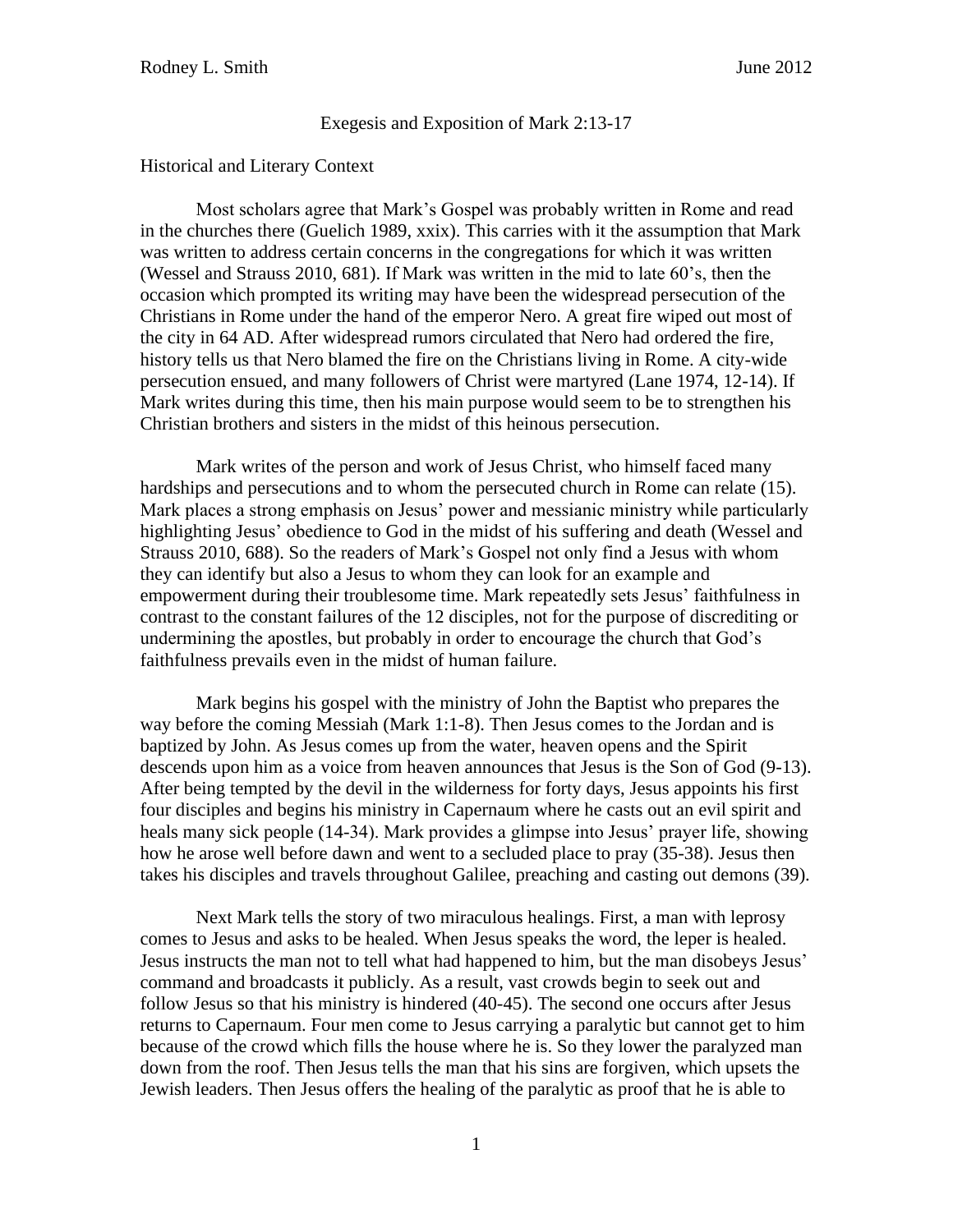forgive sins, and he commands the paralytic to rise up and walk. The man does as Jesus commands him and everyone is astonished (2:1-12).

### Grammatical and Historical Analysis

Three variant readings are noted in the United Bible Society's (UBS) fourth edition of the Greek New Testament. The first variant concerns the name Levi  $(A \epsilon \nu i \nu)$  in verse 14. Some manuscripts read  $A \epsilon \nu i$  while several Western and Caesarean manuscripts read  $I\alpha\kappa\omega\beta o\nu$  (Jacob).  $A\epsilon\nu i\nu$  is most likely the original reading as it is supported my both the majority and the earliest of manuscripts. The second and third variants concern verse 16, more specifically the phrase oi  $\gamma \rho \alpha \mu \mu \alpha \tau \epsilon \hat{i} \zeta \tau \hat{\omega} \nu \Phi \alpha \rho \nu \sigma \alpha \hat{i} \omega \nu$  (the scribes of the Pharisees) or *oi*  $\gamma \rho \alpha \mu \alpha \pi \epsilon i \zeta \kappa \alpha i \Phi \alpha \rho \sigma \alpha i \omega$  (the scribes and the Pharisees) is the original and whether the text should read  $\epsilon \sigma \theta i \epsilon i$  (he eats),  $\epsilon \sigma \theta i \epsilon i$  kai;  $\pi i$  vei (he eats and drinks),  $\dot{\epsilon} \sigma \theta i \epsilon \dot{\sigma} \delta i \delta \alpha \dot{\sigma} \kappa \alpha \lambda \dot{\sigma} \zeta \dot{\nu} \mu \dot{\omega} \nu$  (your teacher eats), or one of two variations of  $\dot{\epsilon}$ σθίει και πίνει ο διδάσκαλος υμών (your teacher eats and drinks).

Concerning the second variant, the UBS text reads of  $\gamma\rho \alpha \mu \mu \alpha \tau \epsilon \hat{i} \zeta \tau \hat{w} \nu$  $\Phi$ αρισαίων, but many later manuscripts read *oi γραμματείς και Φαρισαίοι* (the earlier Alexandrian C also takes this reading), oi  $\delta \dot{\varepsilon}$  yocularial  $\dot{\varepsilon}$  kai;  $\Phi \alpha \rho \iota \sigma \alpha \hat{i} \sigma \iota$ , or oi *voquuateic kai oi*  $\Phi$ *apioaioi*. Although the manuscript evidence is relatively split,

both the earlier, most reliable evidence and the agreement of both  $\alpha$  and  $\beta$  weigh heavily in favor of the former reading. According to Bruce Metzger, the less common reading  $o\hat{i}$  $\gamma\rho\alpha\mu\alpha\tau\epsilon\hat{i}\zeta\tau\hat{\omega}\nu$   $\Phi\alpha\rho\iota\sigma\alpha\hat{i}\omega\nu$  is preferable because a scribe is more likely to have changed the uncommon phrase "the scribes of the Pharisees" to the more frequently occurring "the scribes and the Pharisees" (Metzger 1971, 78). Concerning the third variation, a natural tendency of scribes is to insert  $\kappa \alpha \hat{i}$   $\pi \hat{i}$  ver after  $\hat{\epsilon} \sigma \hat{\theta} i \epsilon \hat{i}$  (78). The shorter reading is supported by some Alexandrian and Western manuscripts as well as Matthew's parallel (Matthew 9:11). The addition of  $\dot{\phi}$   $\delta i \delta \alpha \sigma \kappa \alpha \lambda o \zeta$   $\dot{\psi} \mu \omega \nu$  is likely a harmonization with Matthew (78).

The Passage: Mark 2:13-17

And he went out again toward the sea; and all the crowd was coming to him, and he began teaching them. And passing by he saw Levi the (son) of Alphaeus sitting in the tax office, and he said to him; "Follow me." And, rising up, he followed him. And it came to pass that he reclined himself in his house, and many tax collectors and sinners were reclining with Jesus and his disciples; for there were many and they were following him. And the scribes of the Pharisees, seeing that he eats with the sinners and tax collectors, were saying to his disciples, "He eats with the tax collectors and sinners?" And hearing (this), Jesus says to them, "The strong have no need of a physician but those having illness; I have not come to call righteous but sinners."

## Thesis Statement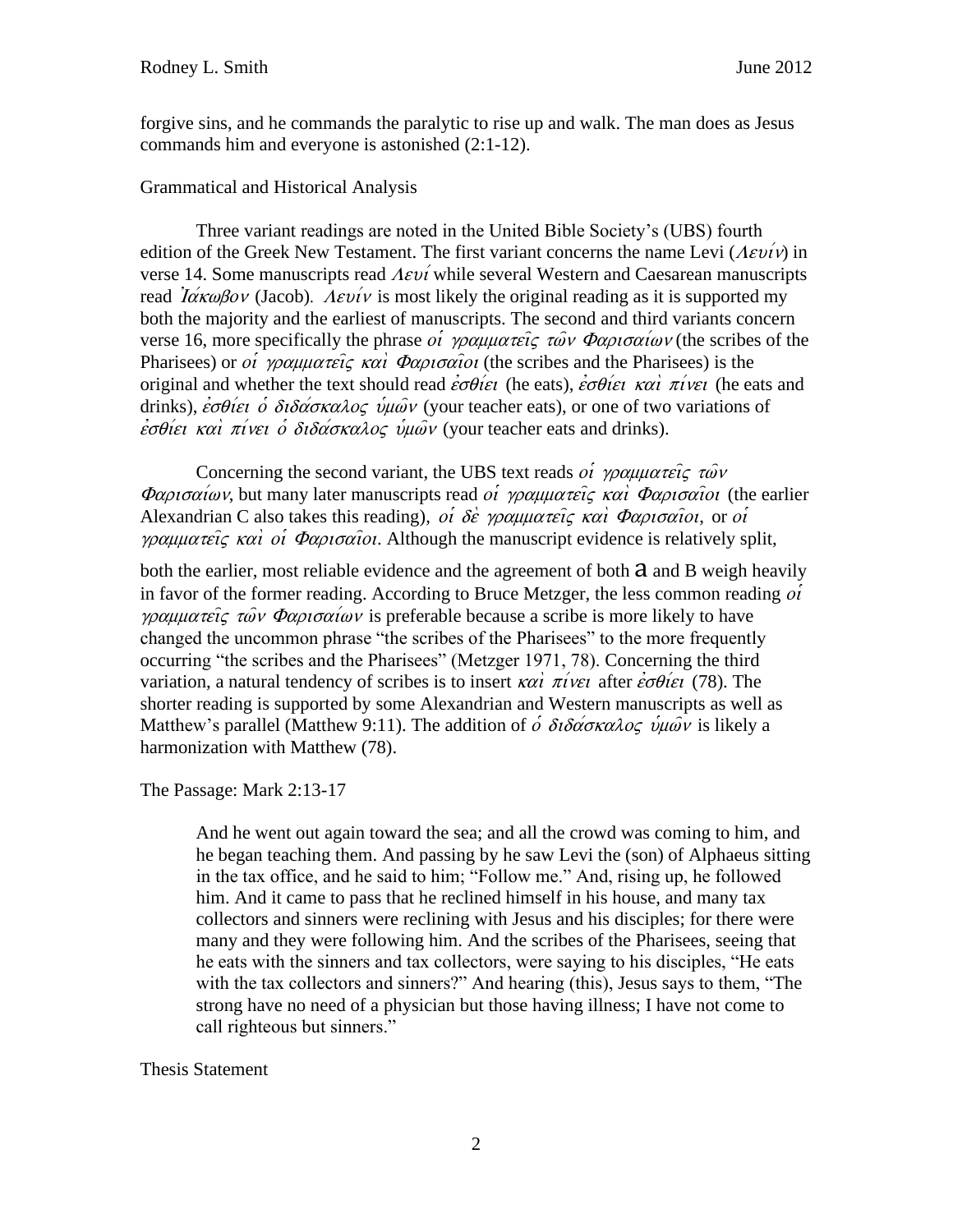Jesus fulfills his mission by calling sinners to follow him which leads to a confrontation with the religious elite.

Outline of Mark 2:13-17

- I. Transition (2:13)
	- A. Jesus departs toward the sea
	- B. The entire crowd follows him
	- C. Jesus teaches the crowd
- II. The Calling of Levi (14)
	- A. Jesus meets Levi
		- 1. Levi is in the tax office
	- B. Jesus calls Levi to follow him
		- 1. Levi arises and follows Jesus
- III. Banquet at Levi's house (15)
	- A. Jesus reclines in the house
	- B. Tax collectors and sinners recline with Jesus
		- 1. For they were many
		- 2. And they followed him
	- C. And with Jesus' disciples
- IV. The Scribes' Challenge (16)
	- A. The scribes notice the banquet
		- 1. That he eats with tax collectors and sinners
	- B. They ask Jesus' disciples
		- 1. He eats with tax collectors?
		- 2. He eats with sinners?"
- V. Jesus' Pronouncement (17)
	- A. After hearing them Jesus answers
		- 1. Those needing a doctor
			- a. Not the healthy

b. But the sick

- 2. Jesus came to call
	- a. Not the righteous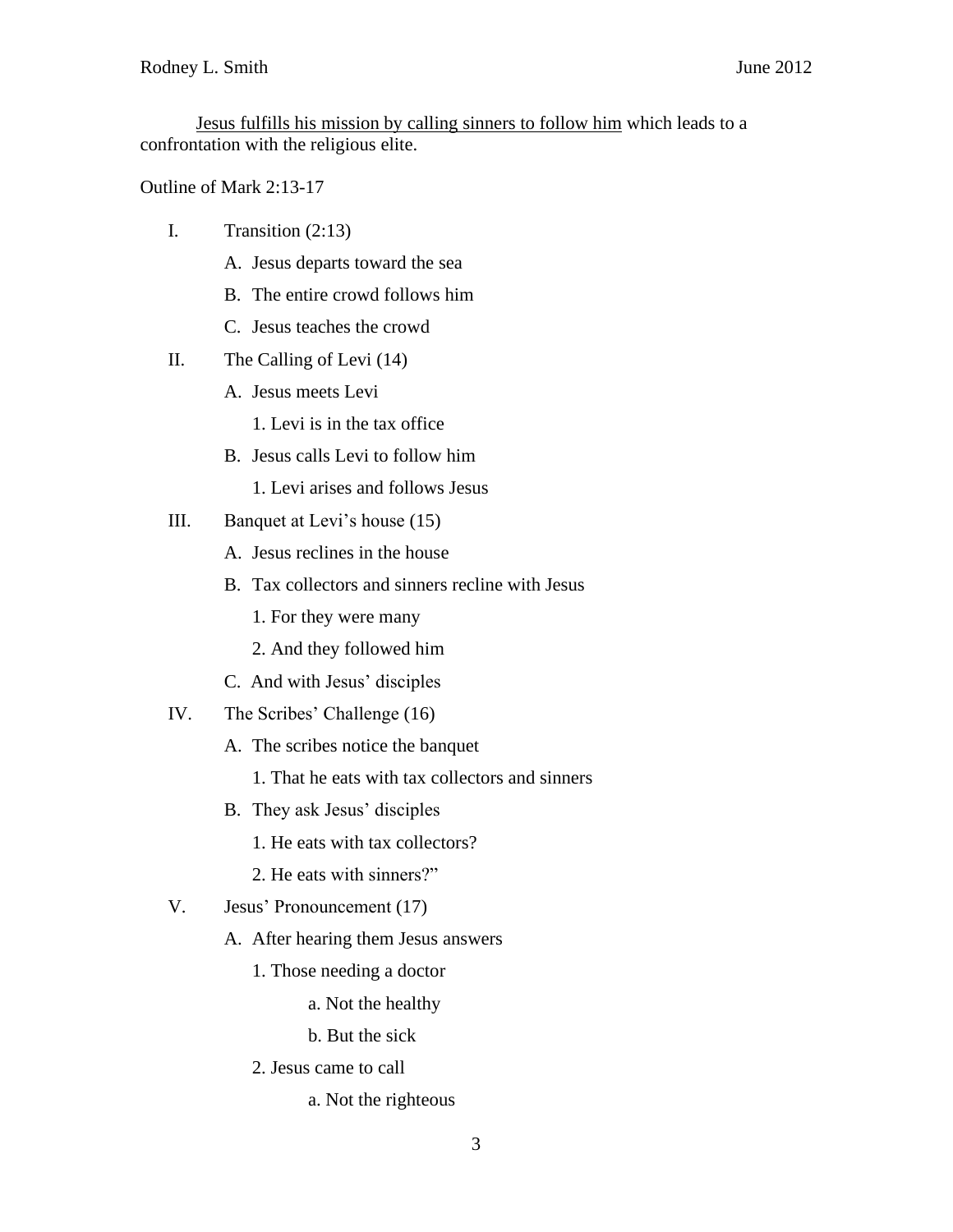b. But sinners

Jesus' Pronouncement

... χρείαν έχουσιν... ιατρού

 $\dot{\rm o}$ 

οι ισχύοντες

 $\dot{\alpha}$  $\lambda\lambda$ 

oi κακώς έχοντες·

... ηλθον καλέσαι

 $\overline{\text{ow}}$ 

δικαίους

άλλά

αμαρτωλούς.

**Commentary** 

**13** *And he went out again toward the sea*. This abrupt transition sets the stage for the call narrative of Levi and the controversy that follows (Guelich 1989, 99). The setting is  $\tau \dot{\eta} \nu$   $\theta \dot{\alpha} \lambda \alpha \sigma \sigma \alpha \nu$  ("the lake" or "the sea"), probably a reference to the Sea of Galilee (Wessel and Strauss 2010, 728). Jesus normally withdraws to a solitary place after performing mighty displays of God's power (Lane 1974, 100). *And all the crowd was coming to him*. This statement shows Jesus' popularity with the people of Galilee (Wessel and Strauss 2010, 728). Jesus' attempt to get away is foiled by the pursuing crowds (Lane 1974, 100). *And he began teaching them*. Jesus' response to the crowds which interrupt his attempted retreat is to graciously continue his teaching ministry.

**14** *And passing by he saw Levi the (son) of Alphaeus* The name "Levi" ( $A \epsilon \nu \nu \nu$ ) as a disciple of Jesus appears only here and in the parallel in Luke 5:27, here with the designation  $\tau \circ \nu \tau \circ \hat{\nu}$   $\hat{A} \lambda \phi \alpha \hat{\iota} \circ \nu$  (Guelich 1989, 99). The parallel in Matthew 9:9 names the tax collector whom Jesus calls "Matthew." Some later manuscript traditions read Iakwhov to  $\hat{v}$  to  $\hat{v}$   $\hat{A} \lambda \phi \hat{a}$  ("James the son of Alpheaus"), but this is most likely a harmonization with Mark 3:18 (Metzger 1971, 78). Nearly all of the earliest, most reliable manuscripts call the tax collector turned disciple "Levi." One problem cited is that "Levi" does not appear in Mark's list of the twelve disciples in 3:16-19 (Lane 1974, 100). It does not occur in Luke's list either (Luke 6:14-16) nor in Matthew's (Matthew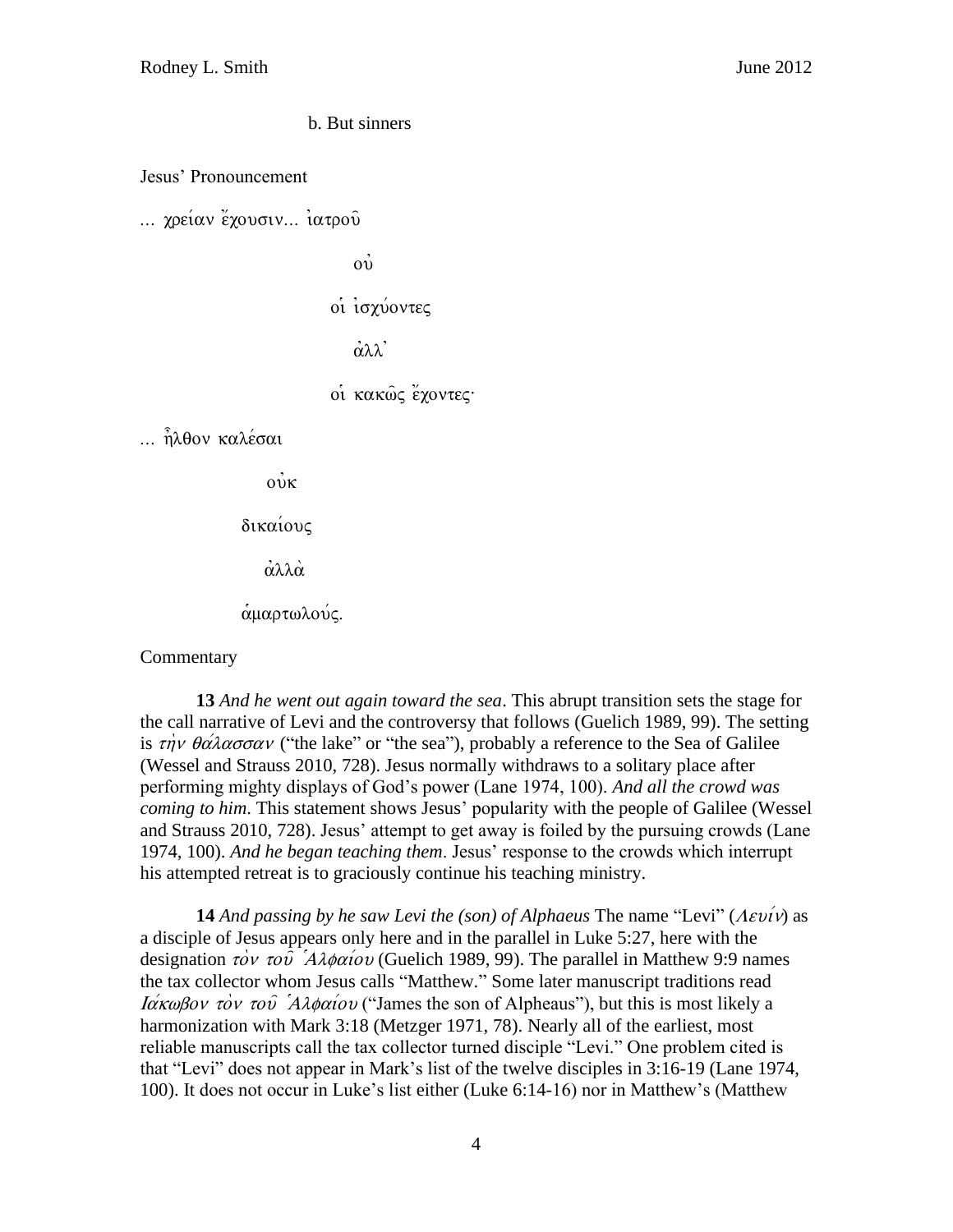10:2-4). However, the name "Matthew" occurs in Mark's list as well as in the lists found in both Matthew and Luke. Therefore, since Matthew's parallel names the tax collector "Matthew," both are most likely two names for the same person, such as "Simon Peter" (Wessel and Strauss 2010, 728). "James the son of Alpheaus" also occurs in each of the three lists of Jesus disciples found in the Synoptics. Thus, this almost certainly refers to another person, possibly the brother of Levi (728).

*Sitting in the tax office*. The "tax office" was either a toll booth along the main road (Wessel and Strauss 2010, 728) or a tax booth near the sea for collecting taxes on the catches of fishermen (Lane 1974, 102). The former is more likely since there is no mention of Jesus actually arriving at the sea. Rather, he is probably walking along while teaching the crowd following him, as was the tradition of the rabbis (Wessel and Strauss 2010, 728). *"Follow me." And, rising up, he followed him*. Jesus calls Levi to discipleship, a permanent decision for a tax collector, since this work was in high demand in first century Judea (729).

**15** *He reclined himself in his house*. On its face, this statement is ambiguous as to whether "his house" refers to Jesus' house or Levi's (Guelich 1989, 101). However, it is most likely Levi's house, and either Levi is throwing a banquet in honor of his new teacher (Lane 1974, 103) or it is Levi's goodbye dinner prior to departing with Jesus on his mission (Wessel and Strauss 2010, 729). Since the two are not mutually exclusive and both are equally speculative, both are equally possible. The phrase "reclined himself" has formal implications and probably indicates a banquet (729).

*Many tax collectors and sinners.* Apparently, many of Levi's colleagues were invited to the banquet along with a group Mark refers to as "sinners" ( $\alpha \mu \alpha \rho \tau \omega \lambda \sigma$ ). The lexical form of  $\alpha\mu\alpha\rho\tau\omega\lambda\omega$  is  $\alpha\mu\alpha\rho\tau\omega\lambda\omega\zeta$ , a masculine adjective meaning "sinful." Here Mark uses the nominative plural form  $\alpha \mu \alpha \rho \tau \omega \lambda \rho \sigma \nu$  substantially (functioning as a noun). So here it means "sinful ones" or simply "sinners." The term "sinners" ( $\alpha \mu \alpha \rho \tau \omega \lambda \sigma$ ) was commonly used for people who did not follow the strict standards of the Pharisees (Guelich 1989, 103). It can designate either people living immorally according to the OT law or people who held a trade that was not considered honorable by the religious elite (101-102). Tax collectors would certainly fit the second category. So the phrase "tax collectors and sinners"  $\tau \epsilon \lambda \omega \nu \alpha \alpha \chi$   $\alpha \nu \alpha \nu \alpha \lambda \nu \omega \lambda \nu$  seems somewhat redundant but this phrase is a common designation of a group of social outcasts despised by the Pharisees (Lane 1974, 104).

*Reclining with Jesus and his disciples*. This phrase is used of the "tax collectors and sinners" and carries the connotation of participation in the banquet meal (Wessel and Strauss 2010, 729). The call of Levi culminates in this pivotal moment in which the Messiah, or at least the famed rabbi in the eyes of the Pharisees, and his disciples meet with outcasts and sinners. Jesus' mention of coming to calling sinners suggests that the theme of this meal was forgiveness (Lane 1974, 106).

**16** *The scribes of the Pharisees*. Some later manuscripts read "scribes and Pharisees," but this reading is to be preferred (Metzger 1971, 78). The term here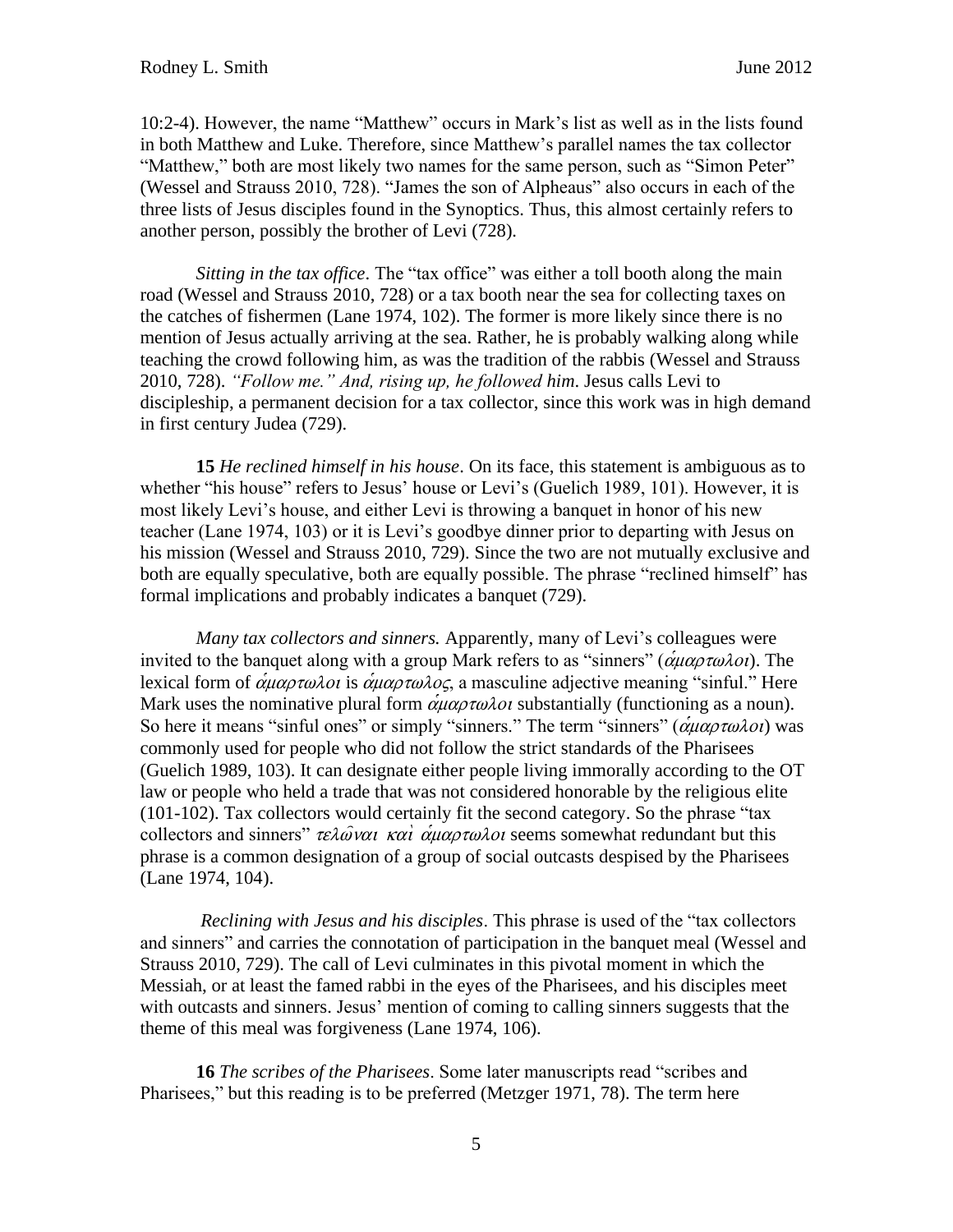designates certain scribes ("teachers of the law," NIV) which were of the Pharisees (Wessel and Strauss 2010, 729). The Pharisees were a sect of first century Jews which probably descended from the *Hasidim*, those who remained zealous for the OT Law under the oppression of Antiochis IV (Lane 1974, 104).

*Seeing that he eats with the sinners and tax collectors*. This phrase prepares Mark's readers for the question which follows (Guelich 1989, 103). According to Lane, the Pharisees ensuing criticism of Jesus is "because he failed to observe the distinction between 'the righteous' and 'the sinners' which was an essential component of their piety" (Lane 1974, 104).

*He eats with the tax collectors and sinners?* Mealtime was considered the most intimate of associations in ancient times. The scribes were offended that Jesus would be so intimately associated with such persons of ill reputation (Wessel and Strauss 2010, 729). The Pharisees were renowned for being extremely pious and would not eat in the home of the common "people of the land" (730). Jesus' refusal to honor this long-time tradition of the religious elite which shunned the less pious was certainly offensive to the Pharisees' scribes (Lane 1974, 104).

**17** *And hearing (this), Jesus says to them*. Jesus answers their criticism in a pronouncement with proverbial overtones. The Pharisees would have recognized the wisdom of the proverb which Jesus quotes, "The strong have no need of a physician but those having illness" (Lane 1974, 104). He no doubt catches their attention by quoting this well-known proverb and probably draws on the contrast between the well and the sick both to qualify and to strengthen the impact of his ensuing pronouncement.

*I have not come to call righteous but sinners.* Following the Jesus' quotation of the aforementioned proverb, Mark brings us to the culmination of his pronouncement narrative. Building on the proverb with which he gains the ears of his accusers, Jesus here either condemns the scribes' labeling of themselves as "the righteous" or affirms that their righteousness is true (Lane 1974, 105). Given Jesus frequent condemnation of the Pharisees and their skewed interpretation of God's law, the former is probably more accurate (105). Jesus mission is to call Israel to salvation (cf. Matthew 15:24). The selfrighteous do not recognize their need for God's salvation, and so cannot respond to Jesus' call (Wessel and Strauss 2010, 730). Jesus' condemnation of the "scribes of the Pharisees" is probably two-fold. First, he speaks against their self-righteousness attitudes. Second, his pronouncement challenges them to recognize their need for the salvation which he brings. It is as if Jesus is saying to them, "Since you are already so righteous, then you will not be needing this salvation I have brought" (cf. Acts 13:46). Jesus affirms his mission to call sinners to God's salvation. The irony of this pronouncement is that the self-righteous, pious Pharisees will miss out on God's salvation, which is for all, if they do not come to recognize their need for it, while Jesus comes bringing forgiveness to even the vilest of sinners.

### Theological Implications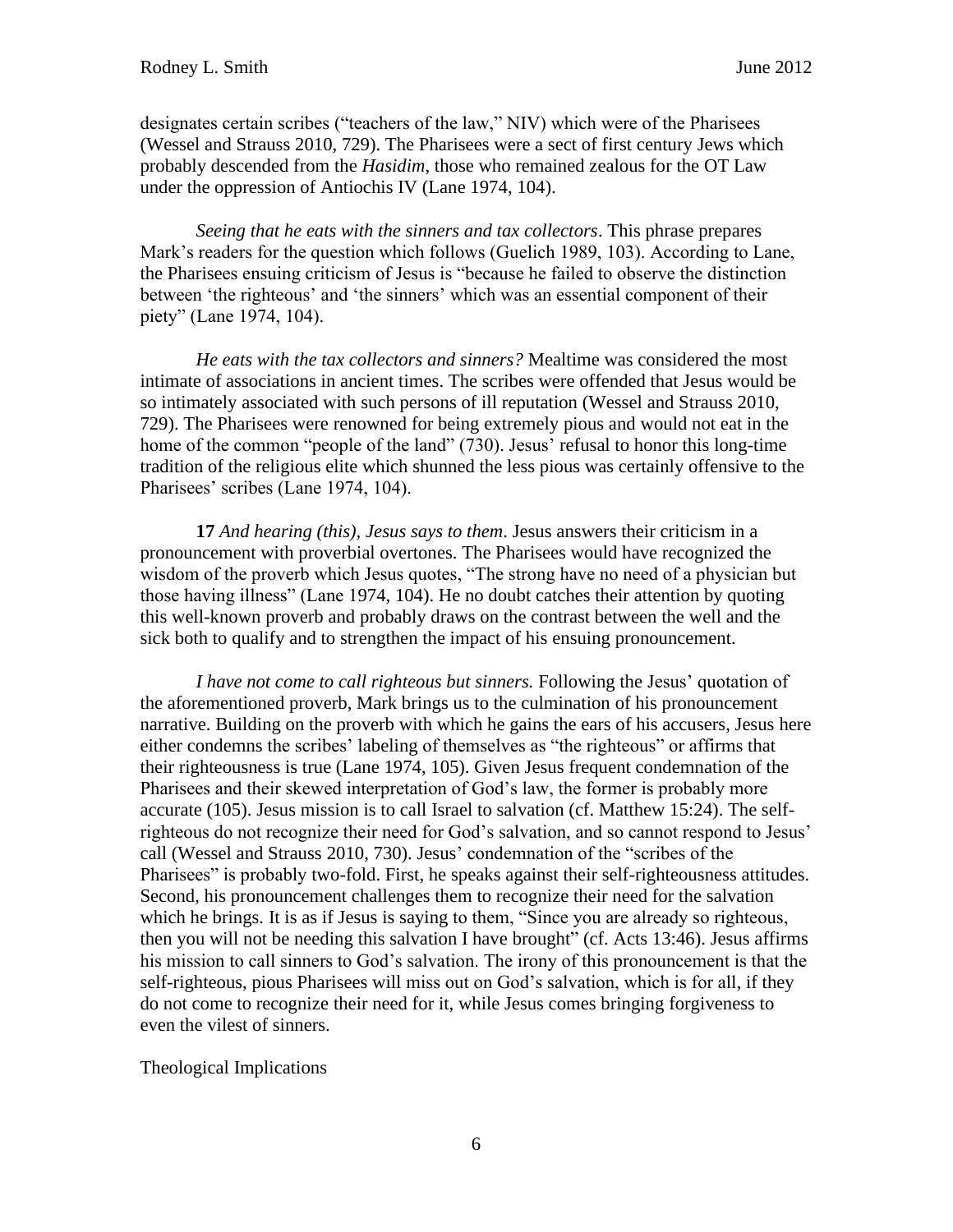Mark's main theological point is that Jesus came to save sinners. Throughout his gospel Mark presents Jesus as a teacher (2:13), provider (8:6-9), defender (14:6-9), and redeemer (24) of social outcasts, commoners, and sinners. That his message is salvation from sin is evident from the beginning of his ministry. After his temptation in the wilderness and Herod's subsequent arrest of John the Baptist, Jesus begins preaching repentance in Galilee (1:15). His words when calling his first disciples, lowly fishermen, are, "I will make you fishers of men" (17), indicating that Jesus has a mission which involves catching and acquiring people.

That Jesus came to provide forgiveness of sins for the people to whom he preached is evident in his healing of the paralytic (2:3-12). Prior to healing the man, Jesus assures him, "Your sins are forgiven" (5). The theological implication of this pronouncement is huge. Jesus claims to forgive the man's sins, something that supposedly only God can do. When the scribes reason in their hearts that Jesus is blaspheming, he reads their thoughts and answers them before they have a chance to object verbally (8). Then he offers the healing of the paralytic as proof that he is able to forgive sins, and he cures the man of his paralysis (9-12). The narrative of the healing of the paralytic directly proceeds the call of Levi and the pronouncement narrative at Levi's house in which Jesus says that his mission is to call sinners (17).

Immediately following the call of Levi and the ensuing pronouncement, Jesus defends his disciples from the criticism of the Pharisees (2:18-3:6). Their complaint is that his disciples do not fast and that they pick grain to eat on the Sabbath. Jesus' defense of his disciples against their attacks culminates in the pronouncement, "The Son of Man is also Lord of the Sabbath" (28). Another enormous claim! Jesus claims to be Lord over God's commandments, including the Sabbath rest which was instituted by God at the creation (Genesis 2:3). The he again backs up his claim by healing a man with a withered hand (Mark 3:1-5).

In Mark's Gospel, Jesus engages in repeated confrontations with the religious establishment. As was the case at Levi's house, the religious elite are usually the aggressors (3:2; 7:5; 10:2; 11:28; 12:14-15, 18-19; 14:55-56; cf, 2:16). Jesus answers their accusations with teaching which is usually followed by some miraculous sign (i.e. a healing) or a prediction about the future. Repeatedly, Mark tells of Jesus' compassion for the crowds of people that follow him (1:41; 6:34; 8:2; 9:22).

Finally, Mark presents Jesus as the Son of God (God in human flesh) who takes away the sins of the world by being handed over to his aggressors (14:43-46), crucified by the Romans (15:15, 24), and rising from the dead the third day (16:6). Neither Theology Proper nor Christ's atoning death is a major theme in Mark, but they are both mentioned in passing. Amidst Mark's narratives which tell of Jesus having compassion on many and healing them is the story of the healing of a demon possessed man in which Mark quotes Jesus as saying that "the Lord" has had compassion on the man and healed him (5:19). In other places Mark attributes both the compassion and the healing to Jesus, which suggests that Mark is written from a high Christological perspective. Finally, when Jesus predicts his death at the last supper, he tells his disciples that his blood will be shed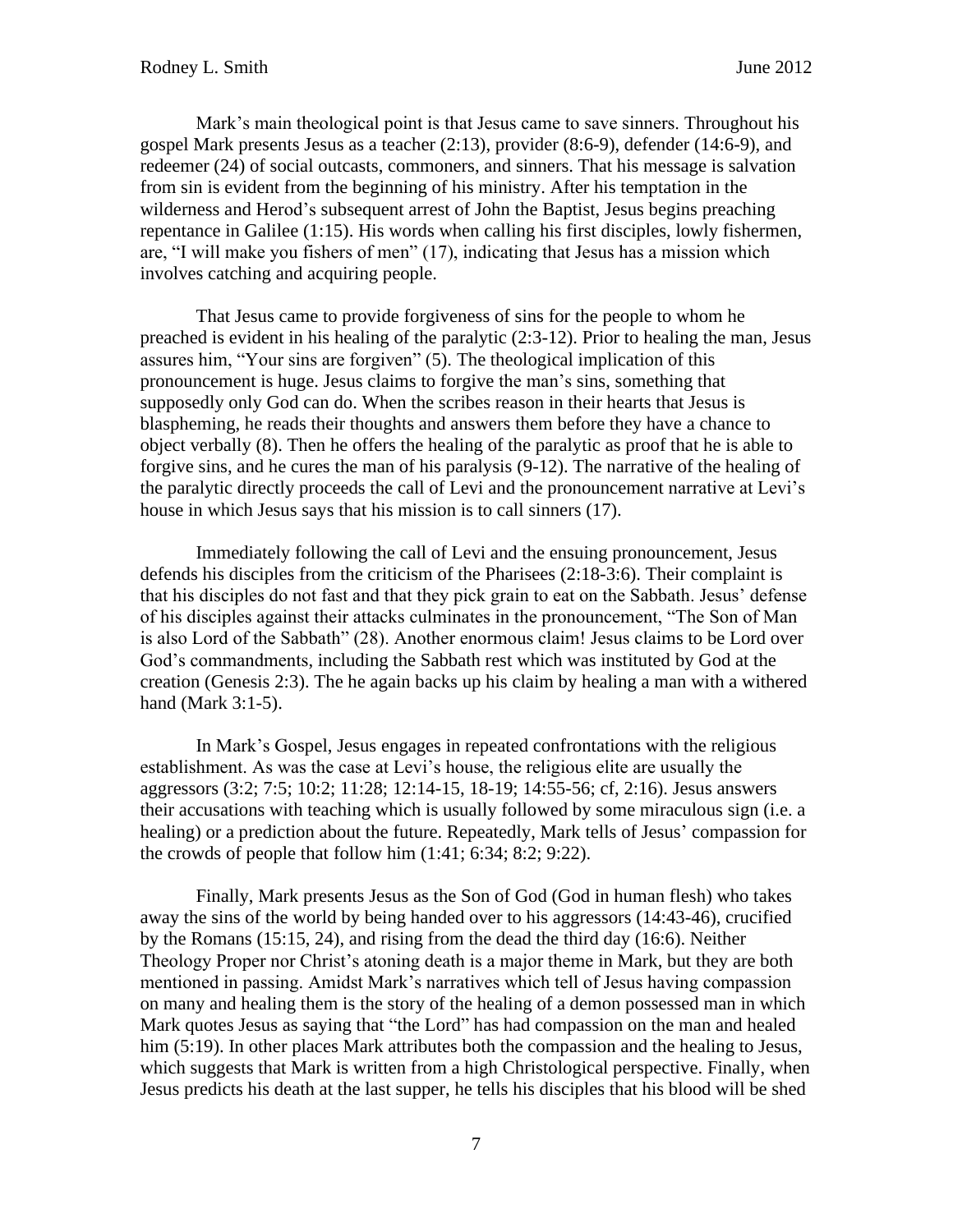for many (14:24). This is certainly a mention of Jesus' atoning sacrifice on the cross which is the culmination of his mission to "call sinners" (2:17).

### Contextualization

The mission of the church today is the same as Jesus' mission in Mark's Gospel. Jesus came to call sinners into God's kingdom. The best way for the church to pursue Christ-like accomplishment of its Christ-like mission is to adopt a Christ-like methodology. Four aspects of Christ's missional methodology can be seen in his active approach to saving sinners as described in Mark 2:13-17.

First is his compassionate attitude. When the pursuing crowd interrupt Jesus' attempt to take a break from his ministry, the Lord responds with compassion toward their hunger and need to hear his teaching. Mark simply tells us that he continues teaching them. Several times in Mark's Gospel it is said that Jesus was compassionate. Here we see his compassion in the way he responds to the people who interrupt his lakeside get away (2:13).

Second is his calling affection. Although Jesus is so well-known that vast crowds follow him, he still invites others to follow him as well (2:14). He even invites some to be in his inner circle of close friends. In Mark's list of the twelve disciples in 3:14-19, the first reason Mark gives as to why Jesus calls them is "that they might be with him" (3:14). Jesus does not allow business to crowd people out of his life. He affectionately makes space in his life for others, and he invites them to "be with him" so that he might share his life with them.

The third aspect is his caring attention. Immediately after Jesus calls Levi to "be with him," Jesus can be found at his house with many of Levi's colleagues and other commoners (2:15). Jesus, the famed rabbi who calls people to be his disciples and they drop everything just to "be with him," visits the houses of social outcasts and those who are considered moral failures beyond the scope of God's mercy. He not only visits them, he engages in what was then the most intimate fellowship—sharing a meal. Although he is surrounded by sinners, they do not move his morality. Rather they seek to be moved by him, and he graciously takes the opportunity. He offers them forgiveness in a most intimate setting, showing first how much he cares for them as he calls them to share in the life he offers.

The fourth aspect of Jesus' missional methodology is the consistent affirmation of his mission. For Jesus, most of his problems came from the religious leaders of his nation who were obviously threatened by this his religious movement, and rightfully so. The Synagogue of Jesus, which reached out to the common people whom the establishment shunned and ignored, rapidly grew so large that it could not be contained under one roof. Instead, they held their meetings on mountain sides and on the shore of the Sea of Galilee. When Jesus, the celebrity teacher, takes the time and effort to share an intimate meal with the lowly, those of dishonorable trades and considered impious sinners with whom the religious elite refuse to associate, the Pharisees take notice. Lacking the courage to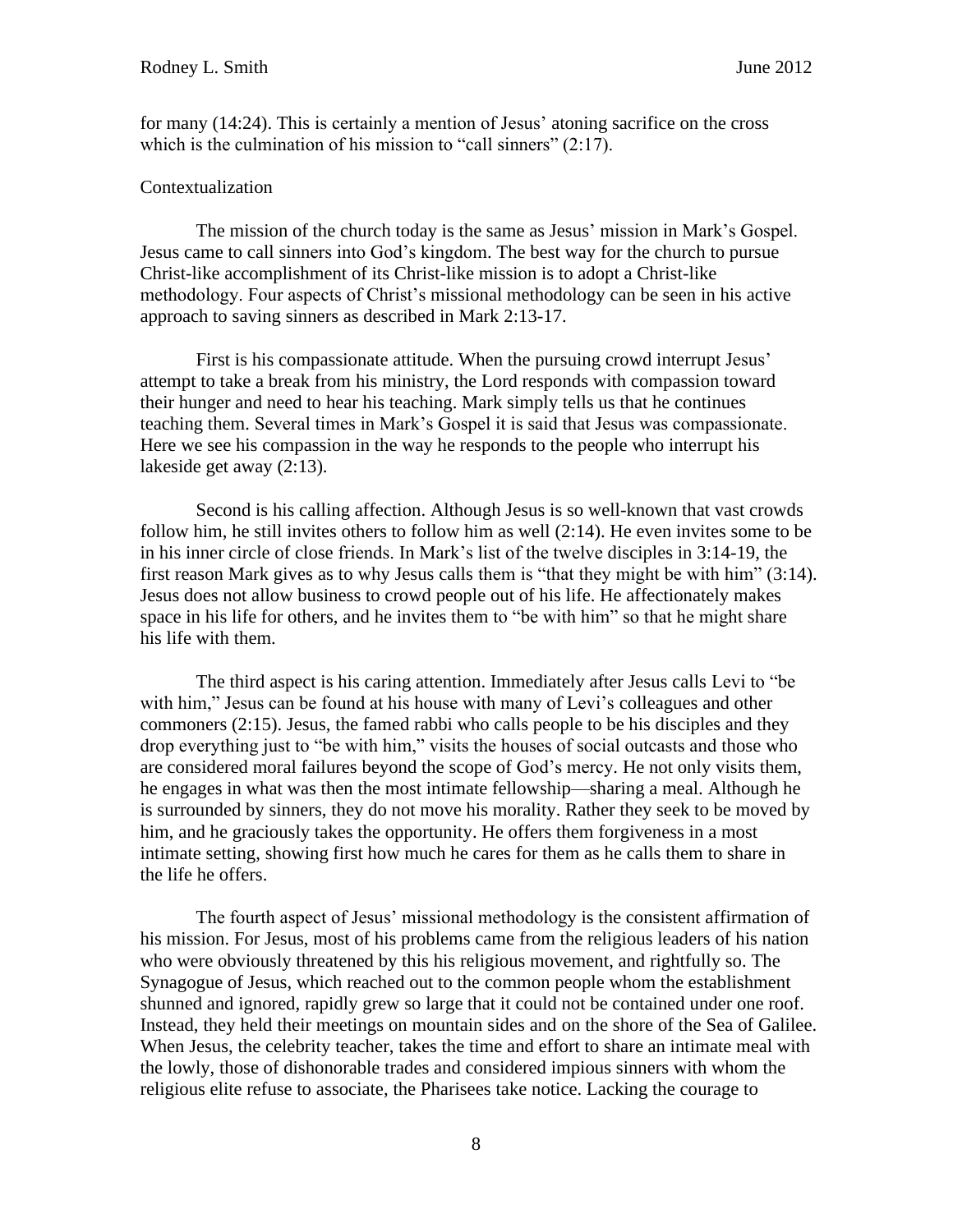directly confront this Rabbi Jesus, they question his disciples, probably attempting to put a damper on his popularity. "He eats with tax collectors and sinners?" they exclaim, but Jesus, hearing their complaint, confronts them directly. He does not loose his temper at their scheming or at their disregard for the people of humble status. Indeed, he would have been justified in doing so. No, Jesus merely looks at them and publicly affirms his mission to seek and save sinners (2:16-17; cf. Luke 19:10).

The Bible says that "all who desire to live godly in Christ Jesus will suffer persecution" (2 Timothy 3:12). That persecution can manifest itself in a variety of ways. What Christians can be certain of is that we will experience some form of resistance from the kingdom of darkness. Jesus was no exception, but he remained focused on his mission. He knew well what he came into this world to accomplish, and he insured that everyone else knew it as well. He never failed to show compassion and love for the little people. Rather, he lavished his attention on the outcasts for whom society could care less and on the sinners who needed him the most. He never left a life untouched. And he did not hesitate to state his mission to anyone. May we follow his example and do likewise.

### Exposition

In many church congregations, the members are often reluctant to share their faith and to proclaim the gospel message to others. They probably fear being on the bunt end of the stigma often attached to Christianity in postmodern, secular America. For most of them, either they or their children (or both) grew up hearing that God and the Bible belong in their personal lives, that religion is a private matter for religious people, and that such topics have no place in the public sector. This sentiment is still a live issue today. This type of Christian desperately needs a paradigm shift from this kind of conditioning, and they definitely need to start taking the Great Commission seriously. Seeing Jesus faithfully carrying out his mission while confronting opposition might be exactly what they need to inspire them to take his gospel to those who need it the most.

Sample Sermon Title: Calling All Sinners

Introduction: Jesus' attempted lakeside retreat was disrupted by the multitude of people who wanted to hear him teach and see what he was all about. What would your reaction have been if your vacation plans were interrupted in this way? How would you respond when the people who interrupted you just looked at you and said, "So, what are you all about anyway? We want to hear what you have to say about yourself." Perhaps you have had a family vacation or a special getaway planned and have experienced delays, or your plans really did not go as smoothly as you wished. How did you react? Let's look at how Jesus reacted to this very famous interruption, in Mark chapter 2, starting at verse 13.

Main Points:

- 1. Jesus teaches crowds
- 2. Jesus calls sinners
- 3. Jesus destroys opposition